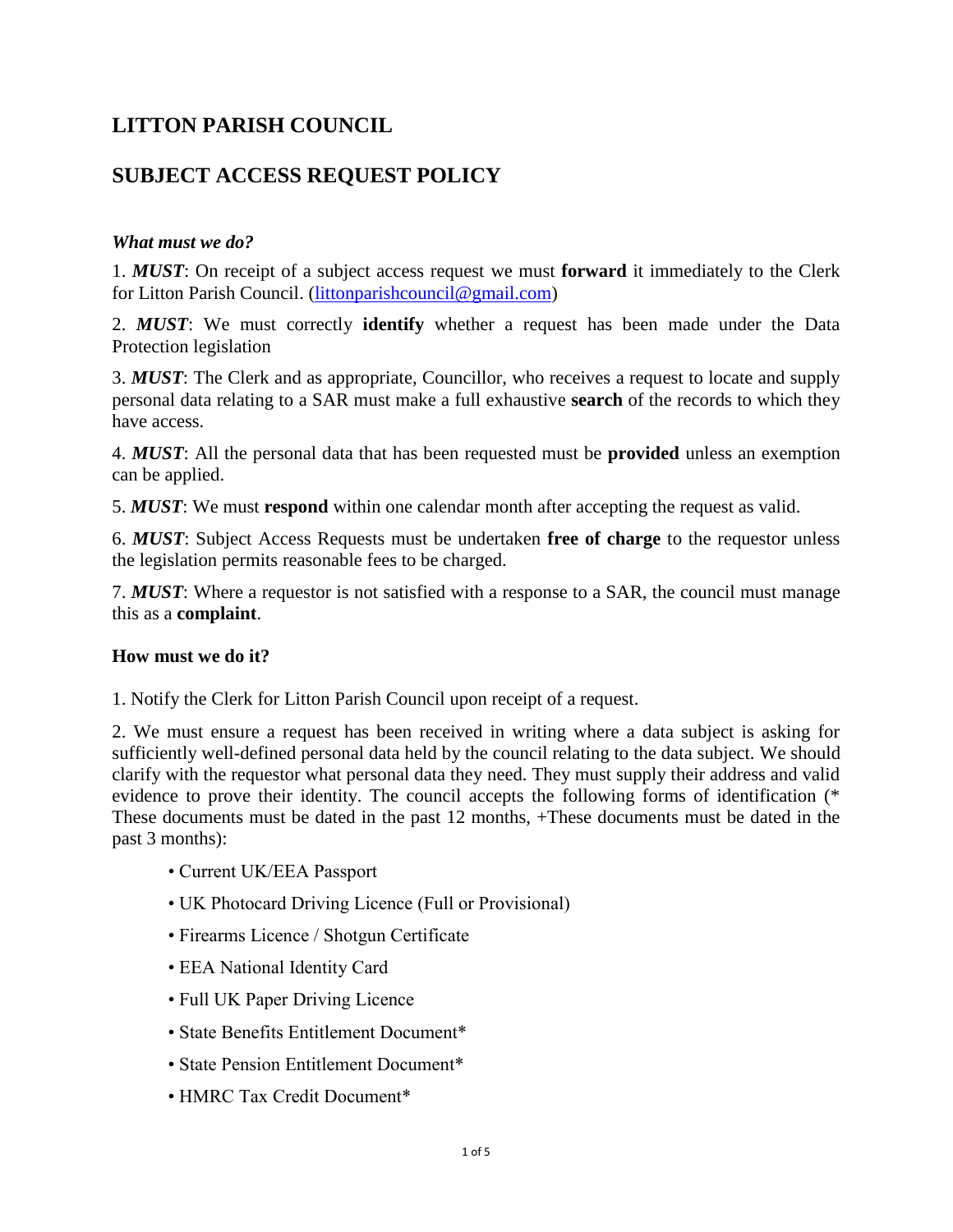- Local Authority Benefit Document\*
- State/Local Authority Educational Grant Document\*
- HMRC Tax Notification Document
- Disabled Driver's Pass
- Financial Statement issued by bank, building society or credit card company+
- Judiciary Document such as a Notice of Hearing, Summons or Court Order
- Utility bill for supply of gas, electric, water or telephone landline+
- Most recent Mortgage Statement
- Most recent council Tax Bill/Demand or Statement
- Tenancy Agreement
- Building Society Passbook which shows a transaction in the last 3 months and your address

3. Depending on the degree to which personal data is organised and structured, we will need to search emails (including archived emails and those that have been deleted but are still recoverable), Word documents, spreadsheets, databases, systems, removable media (for example, memory sticks, floppy disks, CDs), tape recordings, paper records in relevant filing systems etc. which our area is responsible for or owns.

4. We must not withhold personal data because we believe it will be misunderstood; instead, you should provide an explanation with the personal data. We must provide the personal data in an "intelligible form", which includes giving an explanation of any codes, acronyms and complex terms. The personal data must be supplied in a permanent form except where the person agrees or where it is impossible or would involve undue effort. We may be able to agree with the requester that they will view the personal data on screen or inspect files on our premises. We must redact any exempt personal data from the released documents and explain why that personal data is being withheld.

5. Make this clear on forms and on the council website

6. We should do this through the use of induction, by performance and training, as well as through establishing and maintaining appropriate day to day working practices.

7. A database is maintained allowing the council to report on the volume of requests and compliance against the statutory timescale.

8. When responding to a complaint, we must advise the requestor that they may complain to the Information Commissioners Office ("ICO") if they remain unhappy with the outcome.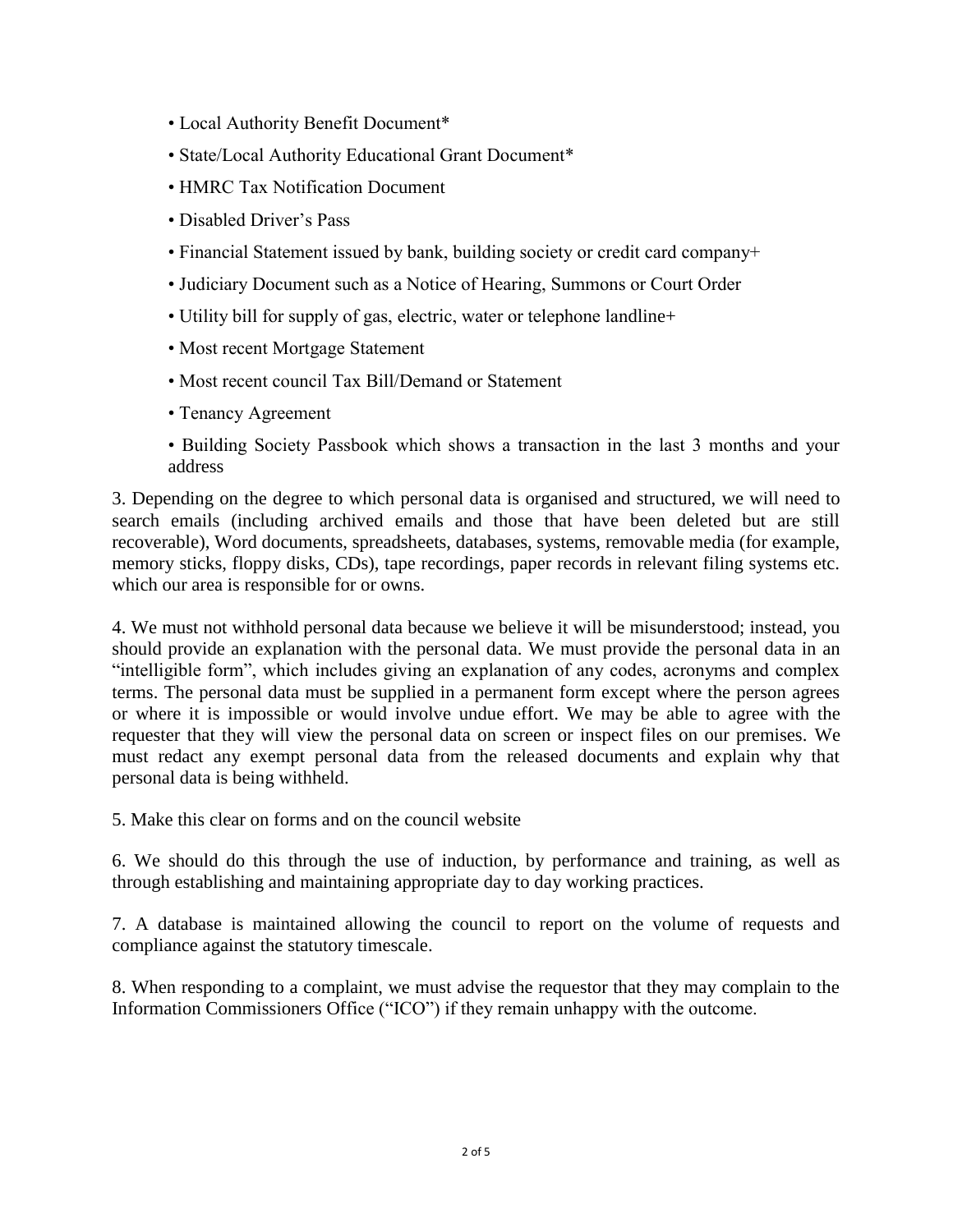#### *Sample letters*

#### **1. All letters must include the following information:**

- a. the purposes of the processing;
- b. the categories of personal data concerned;
- c. the recipients or categories of recipients to whom personal data has been or will be disclosed, in third countries or international organisations, including any appropriate safeguards for transfer of data, such as Binding Corporate Rules<sup>3</sup> or EU model clauses<sup>4</sup>;
- d. where possible, the envisaged period for which personal data will be stored, or, if not possible, the criteria used to determine that period;
- e. the existence of the right to request rectification or erasure of personal data or restriction of processing of personal data concerning the data subject or to object to such processing;
- f. the right to lodge a complaint with the Information Commissioners Office ("ICO");
- g. if the data has not been collected from the data subject: the source of such data;
- h. the existence of any automated decision-making, including profiling and any meaningful information about the logic involved, as well as the significance and the envisaged consequences of such processing for the data subject.

#### **2. Replying to a subject access request providing the requested personal data**

"[Name] [Address]

[Date]

Dear [Name of data subject]

#### **Data Protection subject access request**

Thank you for your letter of *[date]* making a data subject access request for *[subject]*. We are pleased to enclose the personal data you requested. Include 1(a) to (h) above.

Copyright in the personal data you have been given belongs to the council or to another party. Copyright material must not be copied, distributed, modified, reproduced, transmitted, published or otherwise made available in whole or in part without the prior written consent of the copyright holder.

Yours sincerely" \_\_\_\_\_\_\_\_\_\_\_\_\_\_\_\_

<sup>3 &</sup>quot;Binding Corporate Rules" is a global data protection policy covering the international transfer of personal data out of the European Union. It requires approval of a data protection regulator in the European Union. In most cases this will be the relevant regulator where an organisations head-quarters is located. In the UK, the relevant regulator is the Information Commissioner's Office.

<sup>4 &</sup>quot;EU model clauses" are clauses approved by the European Union which govern the international transfer of personal data. The clauses can be between two data controllers or a data controller and a data processor.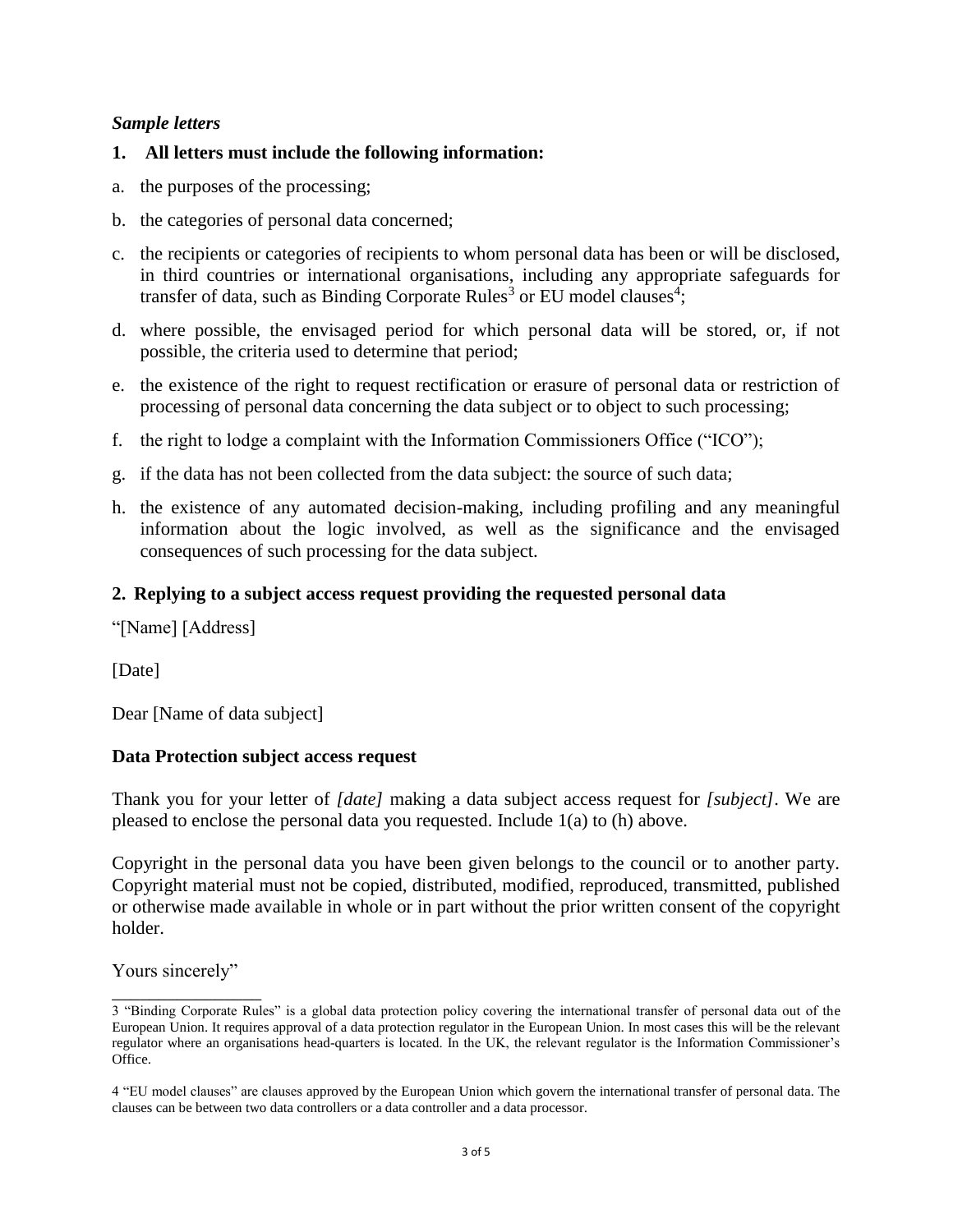## **3. Release of part of the personal data, when the remainder is covered by an exemption**

"[Name] [Address]

[Date]

Dear [Name of data subject]

## **Data Protection subject access request**

Thank you for your letter of *[date]* making a data subject access request for *[subject]*. To answer your request we asked the following areas to search their records for personal data relating to you:

• [List the areas]

I am pleased to enclose *[some/most]* of the personal data you requested. *[If any personal data has been removed]* We have removed any obvious duplicate personal data that we noticed as we processed your request, as well as any personal data that is not about you. You will notice that *[if there are gaps in the document]* parts of the document(s) have been blacked out. *[OR if there are fewer documents enclose]* I have not enclosed all of the personal data you requested. This is because *[explain why it is exempt]*.

Include 1(a) to (h) above.

Copyright in the personal data you have been given belongs to the council or to another party. Copyright material must not be copied, distributed, modified, reproduced, transmitted, published, or otherwise made available in whole or in part without the prior written consent of the copyright holder.

Yours sincerely"

## **4. Replying to a subject access request explaining why you cannot provide any of the requested personal data**

"[Name] [Address]

[Date]

Dear [Name of data subject]

## **Data Protection subject access request**

Thank you for your letter of *[date]* making a data subject access request for *[subject*]. I regret that we cannot provide the personal data you requested. This is because *[explanation where appropriate]*.